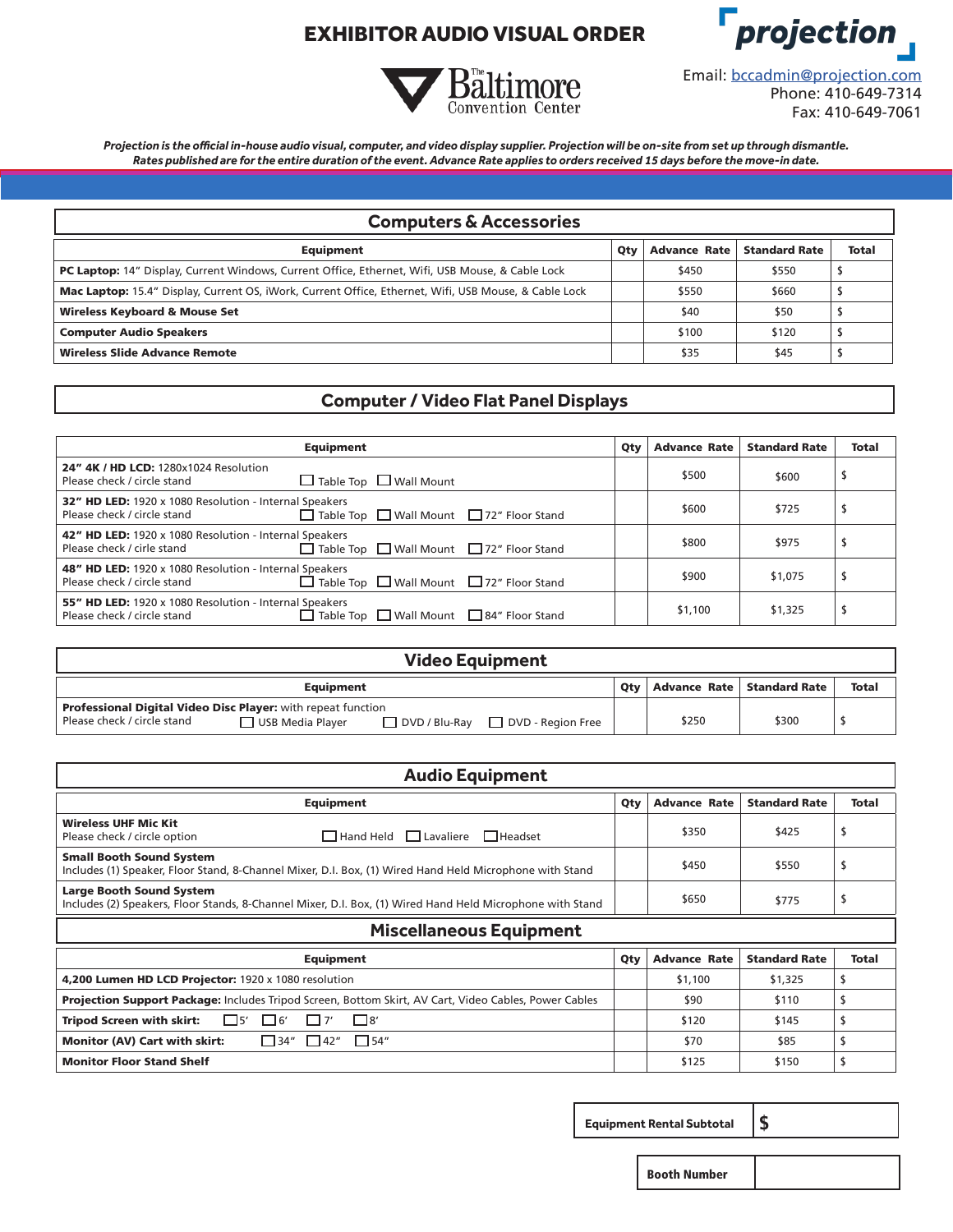# EXHIBITOR AUDIO VISUAL ORDER **Formation**



Email: bccadmin@projection.com Phone: 410-649-7314 Fax: 410-649-7061

*Projection is the official in-house audio visual, computer, and video display supplier. Projection will be on-site from set up through dismantle. Rates published are for the entire duration of the event. Advance Rate applies to orders received 15 days before the move-in date.*

| <b>Totals</b>                                                                                                   |  |  |  |  |  |
|-----------------------------------------------------------------------------------------------------------------|--|--|--|--|--|
|                                                                                                                 |  |  |  |  |  |
| 1) Equipment Rental Sub Total: from page 1                                                                      |  |  |  |  |  |
| 2) Maryland State Sales Tax: 6.00%                                                                              |  |  |  |  |  |
| 3) Equipment Set / Strike: 30% of Equipment Total or \$140 flat fee - whichever is greater.                     |  |  |  |  |  |
| ** Equipment Set / Strike Labor includes Preparation, Delivery, Set-Up, On-Site Assistance, Strike, and Return. |  |  |  |  |  |
| 4) Order Total:                                                                                                 |  |  |  |  |  |

#### **Order Instructions**

#### **Customer / Exhibitor Information**

| <b>Company Name:</b><br><b>Ordered By:</b>  |                                    |
|---------------------------------------------|------------------------------------|
| <b>Show / Event Name:</b>                   | <b>Phone:</b>                      |
| <b>Delivery Date:</b>                       | Email:                             |
| Delivery Time: □ 9AM-12PM<br>$\Box$ 1PM-4PM | <b>On-Site Contact Name:</b>       |
|                                             | <b>On-Site Contact Cell Phone:</b> |

*A representative of your company MUST BE PRESENT at the time of delivery for set up instructions and delivery verification. Please note that equipment will not be left / set up in an unattended booth.*

| <b>Payment Information</b>   |             |                     |                               |                         |                       |  |  |
|------------------------------|-------------|---------------------|-------------------------------|-------------------------|-----------------------|--|--|
|                              |             |                     |                               |                         |                       |  |  |
| <b>Company Name:</b>         |             |                     |                               | <b>Billing Address:</b> |                       |  |  |
| <b>Name on Credit Card:</b>  |             | City:               | State:                        | ZIP:                    |                       |  |  |
| <b>Card Type:</b>            | $\Box$ VISA | <b>D MASTERCARD</b> | <b>AMEX</b>                   | <b>Card Number:</b>     |                       |  |  |
| <b>Authorized Signature:</b> |             |                     | <b>Card Expiration: MM/YY</b> |                         | <b>Security Code:</b> |  |  |

### **Remit Payment To**

Projection Baltimore Convention Center One West Pratt Street Baltimore, MD 21201 www.projection.com

Complete this form and return for order confirmation By Email: bccadmin@projection.com By Phone: 410-649-7314 By Fax: 410-649-7061